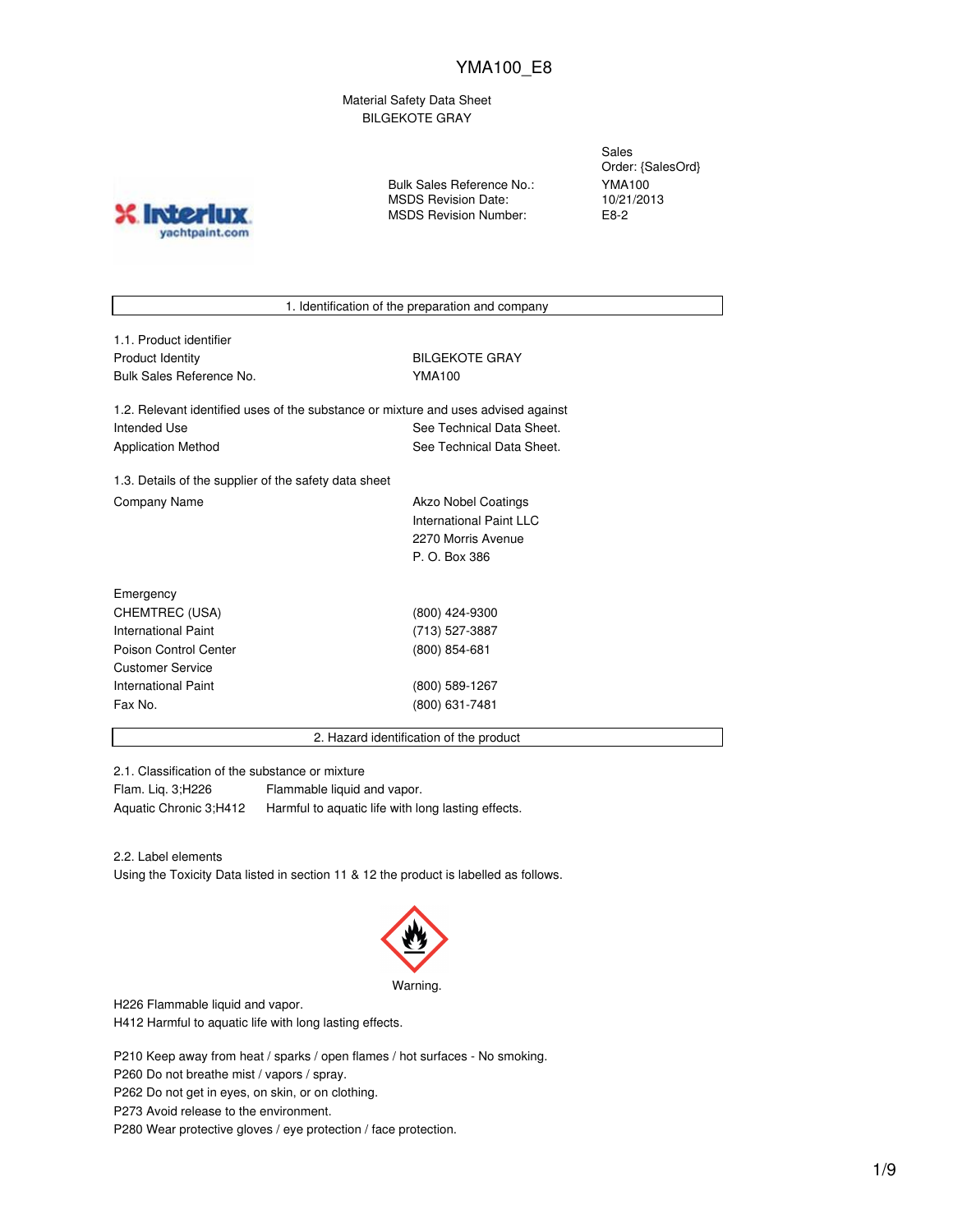P301+310 IF SWALLOWED: Immediately call a POISON CENTER or doctor/physician. P303+361+353 IF ON SKIN (or hair): Remove/Take off immediately all contaminated clothing. Rinse skin with water/shower.

P331 Do NOT induce vomiting.

P370 In case of fire:.

P403+233 Store in a well ventilated place. Keep container tightly closed.

P501 Dispose of contents / container in accordance with local / national regulations.

| <b>HMIS Rating</b> | Health: 2* | Flammability: 2 | Reactivity: 0 |
|--------------------|------------|-----------------|---------------|
|--------------------|------------|-----------------|---------------|

| 3. Composition/information on ingredients |
|-------------------------------------------|
|                                           |

This product contains the following substances that present a hazard within the meaning of the relevant State and Federal Hazardous Substances regulations.

| Ingredient/Chemical<br><b>Designations</b>                                   | Weight %     | <b>GHS Classification</b>                                                   | <b>Notes</b> |
|------------------------------------------------------------------------------|--------------|-----------------------------------------------------------------------------|--------------|
| Stoddard solvent<br>CAS Number: 0008052-41-3                                 | $25 - 50$    | Asp. Tox. 1; H304                                                           | $[1]$ [2]    |
| Titanium dioxide<br><b>CAS Number:</b><br>0013463-67-7                       | $10 - 25$    |                                                                             | [1][2]       |
| Solvent naphtha (petroleum),<br>medium aliphatic<br>CAS Number: 0064742-88-7 | $1.0 - 10$   | Asp. Tox. 1; H304                                                           | [1]          |
| Silica, amorphous<br>CAS Number: 0007631-86-9                                | $1.0 - 10$   |                                                                             | [1][2]       |
| 2-Ethylhexanoic acid<br>CAS Number: 0000149-57-5                             | $0.10 - 1.0$ | Repr. 2; H361d*                                                             | [1][2]       |
| Methyl ethyl ketoxime<br>CAS Number: 0000096-29-7                            | $0.10 - 1.0$ | Carc. 2;H351<br>Acute Tox. 4; H312<br>Eye Dam. 1; H318<br>Skin Sens. 1;H317 | [1]          |

[1] Substance classified with a health or environmental hazard.

[2] Substance with a workplace exposure limit.

[3] PBT-substance or vPvB-substance.

\*The full texts of the phrases are shown in Section 16.

#### 4. First aid measures

### 4.1. Description of first aid measures

| General           | Remove contaminated clothing and shoes. Get medical attention immediately. Wash<br>clothing before reuse. Thoroughly clean or destroy contaminated shoes.                                                                                                                                             |
|-------------------|-------------------------------------------------------------------------------------------------------------------------------------------------------------------------------------------------------------------------------------------------------------------------------------------------------|
| <b>Inhalation</b> | If inhaled, remove to fresh air. If not breathing, give artificial respiration. If breathing is<br>difficult, give oxygen. Get medical attention immediately.                                                                                                                                         |
| Eyes              | In case of contact, immediately flush eyes with plenty of water for at least 15 minutes.<br>Get medical attention immediately.                                                                                                                                                                        |
| Skin              | In case of contact, immediately flush skin with soap and plenty of water. Get medical<br>attention immediately.                                                                                                                                                                                       |
| Ingestion         | If swallowed, immediately contact Poison Control Center at 1-800-854-6813. DO NOT<br>induce vomiting unless instructed to do so by medical personnel. Never give anything<br>by mouth to an unconscious person.                                                                                       |
|                   | 4.2. Most important symptoms and effects, both acute and delayed                                                                                                                                                                                                                                      |
| Overview          | NOTICE: Reports have associated repeated and prolonged occupational<br>overexposure to solvents with permanent brain and nervous system damage.<br>Intentional misuse by deliberately concentrating and inhaling the contents may be<br>harmful or fatal. Avoid contact with eyes, skin and clothing. |
| Inhalation        | Harmful if inhaled. Causes lung irritation. Causes nose and throat irritation. Vapors<br>may affect the brain or nervous system causing dizziness, headache or nausea.                                                                                                                                |
| Eyes              | Causes severe eye irritation. Avoid contact with eyes.                                                                                                                                                                                                                                                |
| Skin              | Causes skin irritation. May be harmful if absorbed through the skin.                                                                                                                                                                                                                                  |
| Ingestion         | Harmful if swallowed. May cause abdominal pain, nausea, vomiting, diarrhea, or<br>drowsiness.                                                                                                                                                                                                         |
| Chronic effects   |                                                                                                                                                                                                                                                                                                       |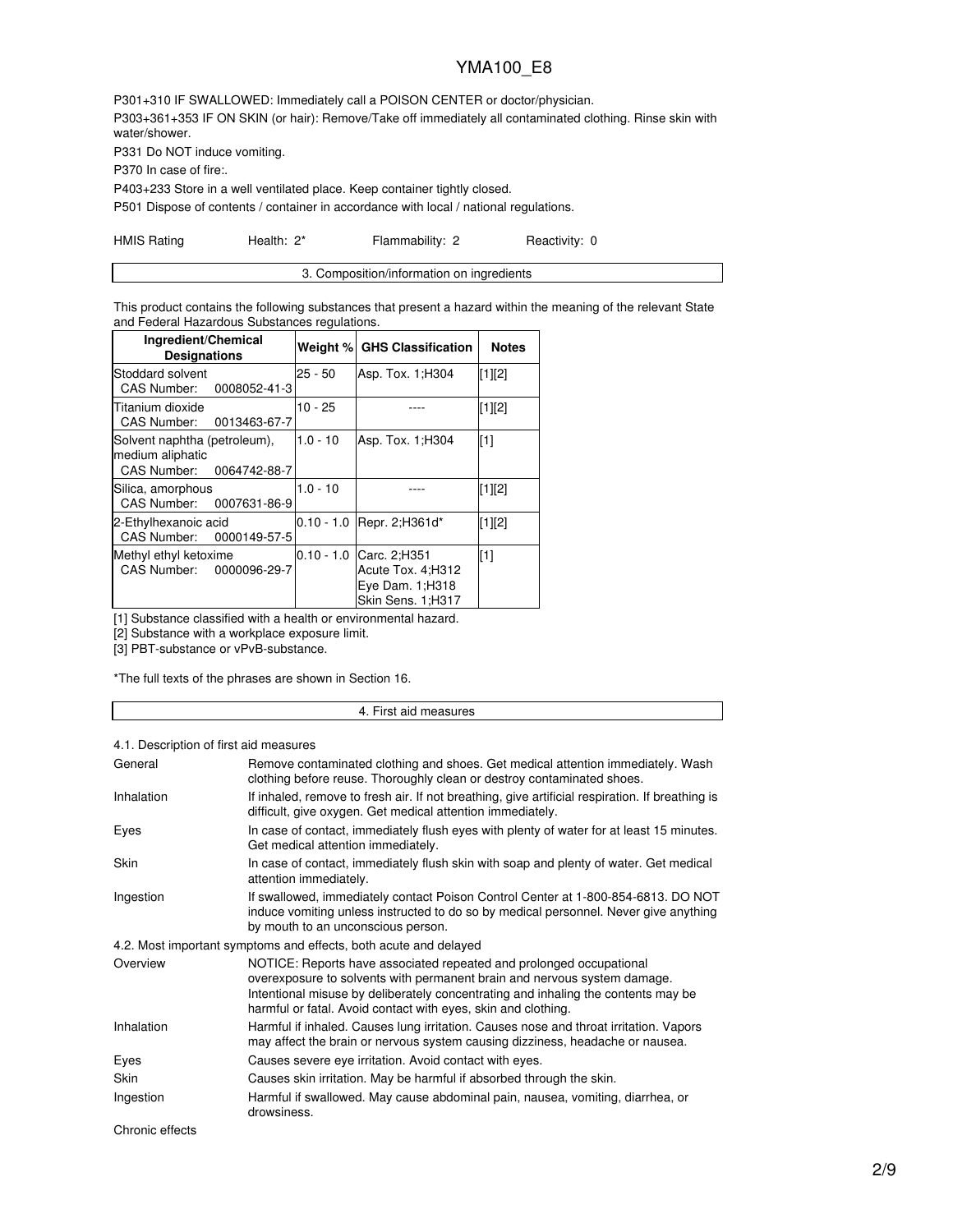Possible cancer hazard. Contains an ingredient which may cause cancer based on animal data (See Section 2 and Section 15 for each ingredient). Risk of cancer depends on duration and level of exposure.

#### 5. Fire-fighting measures

5.1. Extinguishing media

CAUTION: This product has a very low flashpoint. Use of water spray when fighting fire may be inefficient. SMALL FIRES: Use dry chemical, CO2, water spray or alcohol-resistant foam. LARGE FIRES: Use water spray, fog, or alcohol-resistant foam. Do not use straight streams. Move containers from fire area if you can do so without risk. Runoff from fire control may cause pollution. Dike fire control water for later disposal. Do not scatter the material.

5.2. Special hazards arising from the substance or mixture

May produce hazardous fumes when heated to decomposition as in welding. Fumes may produce Carbon Dioxide and Carbon Monoxide.

5.3. Advice for fire-fighters

Cool closed containers exposed to fire by spraying them with water. Do not allow run off water and contaminants from fire fighting to enter drains or water courses.

ERG Guide No.

6. Accidental release measures

6.1. Personal precautions, protective equipment and emergency procedures

ELIMINATE ALL IGNITION SOURCES (no smoking, flares, sparks or flames in immediate area). Use only non-sparking equipment to handle spilled material and absorbent. Do not touch or walk through spilled material. Stop leak if you can do so without risk. Prevent entry into waterways, sewers, basements or confined areas. A vapor suppressing foam may be used to reduce vapors. Absorb or cover with dry earth, sand, or other non-combustible material and transfer to containers. Use non-sparking tools to collect absorbed material.

6.2. Environmental precautions

Do not allow spills to enter drains or watercourses.

6.3. Methods and material for containment and cleaning up

CALL CHEMTREC at (800)-424-9300 for emergency response. Isolate spill or leak area immediately for at least 25 to 50 meters (80 to 160 feet) in all directions. Keep unauthorized personnel away. Stay upwind. Keep out of low areas. Ventilate closed spaces before entering. LARGE SPILLS: Consider initial downwind evacuation for at least 300 meters (1000 feet).

7. Handling and storage

7.1. Precautions for safe handling

**Handling** 

Vapors may cause flash fire or ignite explosively.

In Storage Keep away from heat, sparks and flame.

7.2. Conditions for safe storage, including any incompatibilities

Store between 40-100F (4-38C).

Avoid contact with eyes, skin and clothing.

Strong oxidizing agents.

Do not smoke. Extinguish all flames and pilot lights, and turn off stoves, heaters, electric motors and other sources of ignition during use and until all vapors are gone.

7.3. Specific end use(s) Close container after each use. Wash thoroughly after handling. Prevent build-up of vapors by opening all windows and doors to achieve cross-ventilation.

8. Exposure controls and personal protection

8.1. Control parameters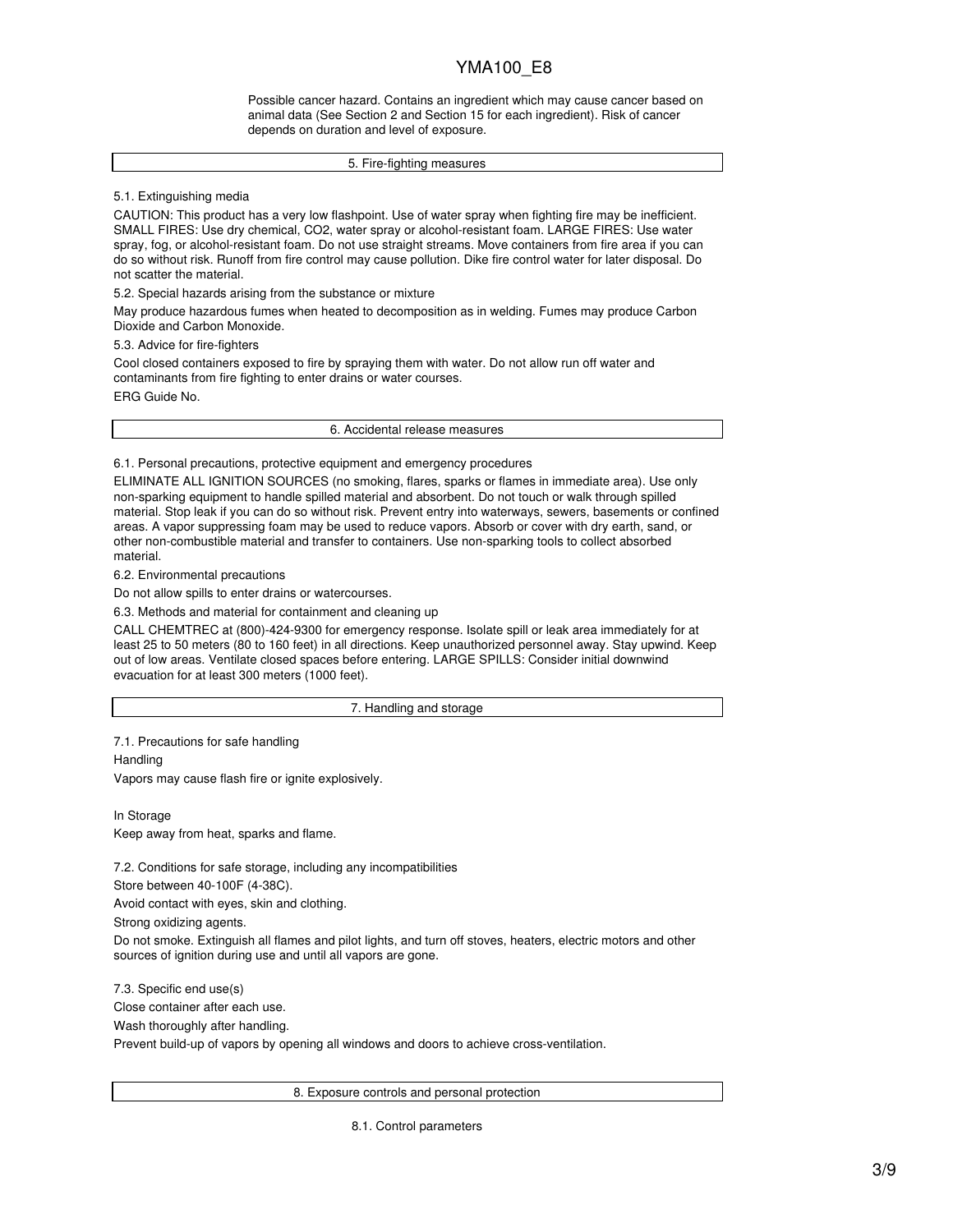| CAS No.<br><b>Source</b><br>Value<br>Ingredient<br>0000096-29-7 Methyl ethyl ketoxime<br>OSHA<br>No Established Limit<br>ACGIH<br>No Established Limit<br>NIOSH<br>No Established Limit<br>Supplier<br>No Established Limit<br>OHSA,<br>No Established Limit<br>CAN<br>Mexico<br>No Established Limit<br>Brazil<br>No Established Limit<br>0000149-57-5 2-Ethylhexanoic acid<br>OSHA<br>No Established Limit<br><b>ACGIH</b><br>5 mg/m3 TWA (inhalable fraction and vapor)<br><b>NIOSH</b><br>No Established Limit<br>No Established Limit<br>Supplier<br>OHSA.<br>5 mg/m3 TWA (inhalable fraction and vapor)<br>CAN<br>No Established Limit<br>Mexico<br>Brazil<br>No Established Limit<br>OSHA<br>0007631-86-9 Silica, amorphous<br>No Established Limit<br>ACGIH<br>No Established Limit<br><b>NIOSH</b><br>6 mg/m3 TWA3000 mg/m3 IDLH<br>Supplier<br>No Established Limit<br>OHSA,<br>No Established Limit<br>CAN<br>Mexico<br>No Established Limit<br><b>Brazil</b><br>No Established Limit<br>0008052-41-3 Stoddard solvent<br>OSHA<br>500 ppm TWA; 2900 mg/m3 TWA<br><b>ACGIH</b><br>100 ppm TWA<br><b>NIOSH</b><br>350 mg/m3 TWA1800 mg/m3 Ceiling (15 min)20000<br>mg/m3 IDLH<br>No Established Limit<br>Supplier<br>OHSA.<br>525 mg/m3 TWA (140C Flash aliphatic solvent)<br>CAN<br>Mexico<br>100 ppm TWA LMPE-PPT; 523 mg/m3 TWA<br>LMPE-PPT200 ppm STEL [LMPE-CT]; 1050 mg/m3<br>STEL [LMPE-CT]<br>Brazil<br>No Established Limit<br>0013463-67-7 Titanium dioxide<br>OSHA<br>15 mg/m3 TWA (total dust)<br>ACGIH<br>10 mg/m3 TWA<br><b>NIOSH</b><br>5000 mg/m3 IDLH<br>Supplier<br>No Established Limit<br>OHSA,<br>10 mg/m3 TWA<br>CAN<br>10 mg/m3 TWA LMPE-PPT (as Ti)20 mg/m3 STEL<br>Mexico<br>[LMPE-CT] (as Ti)<br><b>Brazil</b><br>No Established Limit<br>0064742-88-7 Solvent naphtha (petroleum),<br><b>OSHA</b><br>No Established Limit<br>medium aliphatic<br><b>ACGIH</b><br>No Established Limit<br><b>NIOSH</b><br>No Established Limit<br>Supplier<br>No Established Limit<br>OHSA,<br>No Established Limit<br>CAN<br>Mexico<br>No Established Limit<br>No Established Limit<br>Brazil |  | Exposure |  |
|-------------------------------------------------------------------------------------------------------------------------------------------------------------------------------------------------------------------------------------------------------------------------------------------------------------------------------------------------------------------------------------------------------------------------------------------------------------------------------------------------------------------------------------------------------------------------------------------------------------------------------------------------------------------------------------------------------------------------------------------------------------------------------------------------------------------------------------------------------------------------------------------------------------------------------------------------------------------------------------------------------------------------------------------------------------------------------------------------------------------------------------------------------------------------------------------------------------------------------------------------------------------------------------------------------------------------------------------------------------------------------------------------------------------------------------------------------------------------------------------------------------------------------------------------------------------------------------------------------------------------------------------------------------------------------------------------------------------------------------------------------------------------------------------------------------------------------------------------------------------------------------------------------------------------------------------------------------------------------------------------------------------------------------------------------------------------------------------------------------------|--|----------|--|
|                                                                                                                                                                                                                                                                                                                                                                                                                                                                                                                                                                                                                                                                                                                                                                                                                                                                                                                                                                                                                                                                                                                                                                                                                                                                                                                                                                                                                                                                                                                                                                                                                                                                                                                                                                                                                                                                                                                                                                                                                                                                                                                   |  |          |  |
|                                                                                                                                                                                                                                                                                                                                                                                                                                                                                                                                                                                                                                                                                                                                                                                                                                                                                                                                                                                                                                                                                                                                                                                                                                                                                                                                                                                                                                                                                                                                                                                                                                                                                                                                                                                                                                                                                                                                                                                                                                                                                                                   |  |          |  |
|                                                                                                                                                                                                                                                                                                                                                                                                                                                                                                                                                                                                                                                                                                                                                                                                                                                                                                                                                                                                                                                                                                                                                                                                                                                                                                                                                                                                                                                                                                                                                                                                                                                                                                                                                                                                                                                                                                                                                                                                                                                                                                                   |  |          |  |
|                                                                                                                                                                                                                                                                                                                                                                                                                                                                                                                                                                                                                                                                                                                                                                                                                                                                                                                                                                                                                                                                                                                                                                                                                                                                                                                                                                                                                                                                                                                                                                                                                                                                                                                                                                                                                                                                                                                                                                                                                                                                                                                   |  |          |  |
|                                                                                                                                                                                                                                                                                                                                                                                                                                                                                                                                                                                                                                                                                                                                                                                                                                                                                                                                                                                                                                                                                                                                                                                                                                                                                                                                                                                                                                                                                                                                                                                                                                                                                                                                                                                                                                                                                                                                                                                                                                                                                                                   |  |          |  |
|                                                                                                                                                                                                                                                                                                                                                                                                                                                                                                                                                                                                                                                                                                                                                                                                                                                                                                                                                                                                                                                                                                                                                                                                                                                                                                                                                                                                                                                                                                                                                                                                                                                                                                                                                                                                                                                                                                                                                                                                                                                                                                                   |  |          |  |
|                                                                                                                                                                                                                                                                                                                                                                                                                                                                                                                                                                                                                                                                                                                                                                                                                                                                                                                                                                                                                                                                                                                                                                                                                                                                                                                                                                                                                                                                                                                                                                                                                                                                                                                                                                                                                                                                                                                                                                                                                                                                                                                   |  |          |  |
|                                                                                                                                                                                                                                                                                                                                                                                                                                                                                                                                                                                                                                                                                                                                                                                                                                                                                                                                                                                                                                                                                                                                                                                                                                                                                                                                                                                                                                                                                                                                                                                                                                                                                                                                                                                                                                                                                                                                                                                                                                                                                                                   |  |          |  |
|                                                                                                                                                                                                                                                                                                                                                                                                                                                                                                                                                                                                                                                                                                                                                                                                                                                                                                                                                                                                                                                                                                                                                                                                                                                                                                                                                                                                                                                                                                                                                                                                                                                                                                                                                                                                                                                                                                                                                                                                                                                                                                                   |  |          |  |
|                                                                                                                                                                                                                                                                                                                                                                                                                                                                                                                                                                                                                                                                                                                                                                                                                                                                                                                                                                                                                                                                                                                                                                                                                                                                                                                                                                                                                                                                                                                                                                                                                                                                                                                                                                                                                                                                                                                                                                                                                                                                                                                   |  |          |  |
|                                                                                                                                                                                                                                                                                                                                                                                                                                                                                                                                                                                                                                                                                                                                                                                                                                                                                                                                                                                                                                                                                                                                                                                                                                                                                                                                                                                                                                                                                                                                                                                                                                                                                                                                                                                                                                                                                                                                                                                                                                                                                                                   |  |          |  |
|                                                                                                                                                                                                                                                                                                                                                                                                                                                                                                                                                                                                                                                                                                                                                                                                                                                                                                                                                                                                                                                                                                                                                                                                                                                                                                                                                                                                                                                                                                                                                                                                                                                                                                                                                                                                                                                                                                                                                                                                                                                                                                                   |  |          |  |
|                                                                                                                                                                                                                                                                                                                                                                                                                                                                                                                                                                                                                                                                                                                                                                                                                                                                                                                                                                                                                                                                                                                                                                                                                                                                                                                                                                                                                                                                                                                                                                                                                                                                                                                                                                                                                                                                                                                                                                                                                                                                                                                   |  |          |  |
|                                                                                                                                                                                                                                                                                                                                                                                                                                                                                                                                                                                                                                                                                                                                                                                                                                                                                                                                                                                                                                                                                                                                                                                                                                                                                                                                                                                                                                                                                                                                                                                                                                                                                                                                                                                                                                                                                                                                                                                                                                                                                                                   |  |          |  |
|                                                                                                                                                                                                                                                                                                                                                                                                                                                                                                                                                                                                                                                                                                                                                                                                                                                                                                                                                                                                                                                                                                                                                                                                                                                                                                                                                                                                                                                                                                                                                                                                                                                                                                                                                                                                                                                                                                                                                                                                                                                                                                                   |  |          |  |
|                                                                                                                                                                                                                                                                                                                                                                                                                                                                                                                                                                                                                                                                                                                                                                                                                                                                                                                                                                                                                                                                                                                                                                                                                                                                                                                                                                                                                                                                                                                                                                                                                                                                                                                                                                                                                                                                                                                                                                                                                                                                                                                   |  |          |  |
|                                                                                                                                                                                                                                                                                                                                                                                                                                                                                                                                                                                                                                                                                                                                                                                                                                                                                                                                                                                                                                                                                                                                                                                                                                                                                                                                                                                                                                                                                                                                                                                                                                                                                                                                                                                                                                                                                                                                                                                                                                                                                                                   |  |          |  |
|                                                                                                                                                                                                                                                                                                                                                                                                                                                                                                                                                                                                                                                                                                                                                                                                                                                                                                                                                                                                                                                                                                                                                                                                                                                                                                                                                                                                                                                                                                                                                                                                                                                                                                                                                                                                                                                                                                                                                                                                                                                                                                                   |  |          |  |
|                                                                                                                                                                                                                                                                                                                                                                                                                                                                                                                                                                                                                                                                                                                                                                                                                                                                                                                                                                                                                                                                                                                                                                                                                                                                                                                                                                                                                                                                                                                                                                                                                                                                                                                                                                                                                                                                                                                                                                                                                                                                                                                   |  |          |  |
|                                                                                                                                                                                                                                                                                                                                                                                                                                                                                                                                                                                                                                                                                                                                                                                                                                                                                                                                                                                                                                                                                                                                                                                                                                                                                                                                                                                                                                                                                                                                                                                                                                                                                                                                                                                                                                                                                                                                                                                                                                                                                                                   |  |          |  |
|                                                                                                                                                                                                                                                                                                                                                                                                                                                                                                                                                                                                                                                                                                                                                                                                                                                                                                                                                                                                                                                                                                                                                                                                                                                                                                                                                                                                                                                                                                                                                                                                                                                                                                                                                                                                                                                                                                                                                                                                                                                                                                                   |  |          |  |
|                                                                                                                                                                                                                                                                                                                                                                                                                                                                                                                                                                                                                                                                                                                                                                                                                                                                                                                                                                                                                                                                                                                                                                                                                                                                                                                                                                                                                                                                                                                                                                                                                                                                                                                                                                                                                                                                                                                                                                                                                                                                                                                   |  |          |  |
|                                                                                                                                                                                                                                                                                                                                                                                                                                                                                                                                                                                                                                                                                                                                                                                                                                                                                                                                                                                                                                                                                                                                                                                                                                                                                                                                                                                                                                                                                                                                                                                                                                                                                                                                                                                                                                                                                                                                                                                                                                                                                                                   |  |          |  |
|                                                                                                                                                                                                                                                                                                                                                                                                                                                                                                                                                                                                                                                                                                                                                                                                                                                                                                                                                                                                                                                                                                                                                                                                                                                                                                                                                                                                                                                                                                                                                                                                                                                                                                                                                                                                                                                                                                                                                                                                                                                                                                                   |  |          |  |
|                                                                                                                                                                                                                                                                                                                                                                                                                                                                                                                                                                                                                                                                                                                                                                                                                                                                                                                                                                                                                                                                                                                                                                                                                                                                                                                                                                                                                                                                                                                                                                                                                                                                                                                                                                                                                                                                                                                                                                                                                                                                                                                   |  |          |  |
|                                                                                                                                                                                                                                                                                                                                                                                                                                                                                                                                                                                                                                                                                                                                                                                                                                                                                                                                                                                                                                                                                                                                                                                                                                                                                                                                                                                                                                                                                                                                                                                                                                                                                                                                                                                                                                                                                                                                                                                                                                                                                                                   |  |          |  |
|                                                                                                                                                                                                                                                                                                                                                                                                                                                                                                                                                                                                                                                                                                                                                                                                                                                                                                                                                                                                                                                                                                                                                                                                                                                                                                                                                                                                                                                                                                                                                                                                                                                                                                                                                                                                                                                                                                                                                                                                                                                                                                                   |  |          |  |
|                                                                                                                                                                                                                                                                                                                                                                                                                                                                                                                                                                                                                                                                                                                                                                                                                                                                                                                                                                                                                                                                                                                                                                                                                                                                                                                                                                                                                                                                                                                                                                                                                                                                                                                                                                                                                                                                                                                                                                                                                                                                                                                   |  |          |  |
|                                                                                                                                                                                                                                                                                                                                                                                                                                                                                                                                                                                                                                                                                                                                                                                                                                                                                                                                                                                                                                                                                                                                                                                                                                                                                                                                                                                                                                                                                                                                                                                                                                                                                                                                                                                                                                                                                                                                                                                                                                                                                                                   |  |          |  |
|                                                                                                                                                                                                                                                                                                                                                                                                                                                                                                                                                                                                                                                                                                                                                                                                                                                                                                                                                                                                                                                                                                                                                                                                                                                                                                                                                                                                                                                                                                                                                                                                                                                                                                                                                                                                                                                                                                                                                                                                                                                                                                                   |  |          |  |
|                                                                                                                                                                                                                                                                                                                                                                                                                                                                                                                                                                                                                                                                                                                                                                                                                                                                                                                                                                                                                                                                                                                                                                                                                                                                                                                                                                                                                                                                                                                                                                                                                                                                                                                                                                                                                                                                                                                                                                                                                                                                                                                   |  |          |  |
|                                                                                                                                                                                                                                                                                                                                                                                                                                                                                                                                                                                                                                                                                                                                                                                                                                                                                                                                                                                                                                                                                                                                                                                                                                                                                                                                                                                                                                                                                                                                                                                                                                                                                                                                                                                                                                                                                                                                                                                                                                                                                                                   |  |          |  |
|                                                                                                                                                                                                                                                                                                                                                                                                                                                                                                                                                                                                                                                                                                                                                                                                                                                                                                                                                                                                                                                                                                                                                                                                                                                                                                                                                                                                                                                                                                                                                                                                                                                                                                                                                                                                                                                                                                                                                                                                                                                                                                                   |  |          |  |
|                                                                                                                                                                                                                                                                                                                                                                                                                                                                                                                                                                                                                                                                                                                                                                                                                                                                                                                                                                                                                                                                                                                                                                                                                                                                                                                                                                                                                                                                                                                                                                                                                                                                                                                                                                                                                                                                                                                                                                                                                                                                                                                   |  |          |  |
|                                                                                                                                                                                                                                                                                                                                                                                                                                                                                                                                                                                                                                                                                                                                                                                                                                                                                                                                                                                                                                                                                                                                                                                                                                                                                                                                                                                                                                                                                                                                                                                                                                                                                                                                                                                                                                                                                                                                                                                                                                                                                                                   |  |          |  |
|                                                                                                                                                                                                                                                                                                                                                                                                                                                                                                                                                                                                                                                                                                                                                                                                                                                                                                                                                                                                                                                                                                                                                                                                                                                                                                                                                                                                                                                                                                                                                                                                                                                                                                                                                                                                                                                                                                                                                                                                                                                                                                                   |  |          |  |
|                                                                                                                                                                                                                                                                                                                                                                                                                                                                                                                                                                                                                                                                                                                                                                                                                                                                                                                                                                                                                                                                                                                                                                                                                                                                                                                                                                                                                                                                                                                                                                                                                                                                                                                                                                                                                                                                                                                                                                                                                                                                                                                   |  |          |  |
|                                                                                                                                                                                                                                                                                                                                                                                                                                                                                                                                                                                                                                                                                                                                                                                                                                                                                                                                                                                                                                                                                                                                                                                                                                                                                                                                                                                                                                                                                                                                                                                                                                                                                                                                                                                                                                                                                                                                                                                                                                                                                                                   |  |          |  |
|                                                                                                                                                                                                                                                                                                                                                                                                                                                                                                                                                                                                                                                                                                                                                                                                                                                                                                                                                                                                                                                                                                                                                                                                                                                                                                                                                                                                                                                                                                                                                                                                                                                                                                                                                                                                                                                                                                                                                                                                                                                                                                                   |  |          |  |
|                                                                                                                                                                                                                                                                                                                                                                                                                                                                                                                                                                                                                                                                                                                                                                                                                                                                                                                                                                                                                                                                                                                                                                                                                                                                                                                                                                                                                                                                                                                                                                                                                                                                                                                                                                                                                                                                                                                                                                                                                                                                                                                   |  |          |  |
|                                                                                                                                                                                                                                                                                                                                                                                                                                                                                                                                                                                                                                                                                                                                                                                                                                                                                                                                                                                                                                                                                                                                                                                                                                                                                                                                                                                                                                                                                                                                                                                                                                                                                                                                                                                                                                                                                                                                                                                                                                                                                                                   |  |          |  |
|                                                                                                                                                                                                                                                                                                                                                                                                                                                                                                                                                                                                                                                                                                                                                                                                                                                                                                                                                                                                                                                                                                                                                                                                                                                                                                                                                                                                                                                                                                                                                                                                                                                                                                                                                                                                                                                                                                                                                                                                                                                                                                                   |  |          |  |
|                                                                                                                                                                                                                                                                                                                                                                                                                                                                                                                                                                                                                                                                                                                                                                                                                                                                                                                                                                                                                                                                                                                                                                                                                                                                                                                                                                                                                                                                                                                                                                                                                                                                                                                                                                                                                                                                                                                                                                                                                                                                                                                   |  |          |  |

| Health Data                                     |                                    |  |                            |  |  |
|-------------------------------------------------|------------------------------------|--|----------------------------|--|--|
| CAS No.<br>Value<br>Ingredient<br><b>Source</b> |                                    |  |                            |  |  |
|                                                 | 0000096-29-7 Methyl ethyl ketoxime |  | NIOSH No Established Limit |  |  |
|                                                 | 0000149-57-5 2-Ethylhexanoic acid  |  | NIOSH No Established Limit |  |  |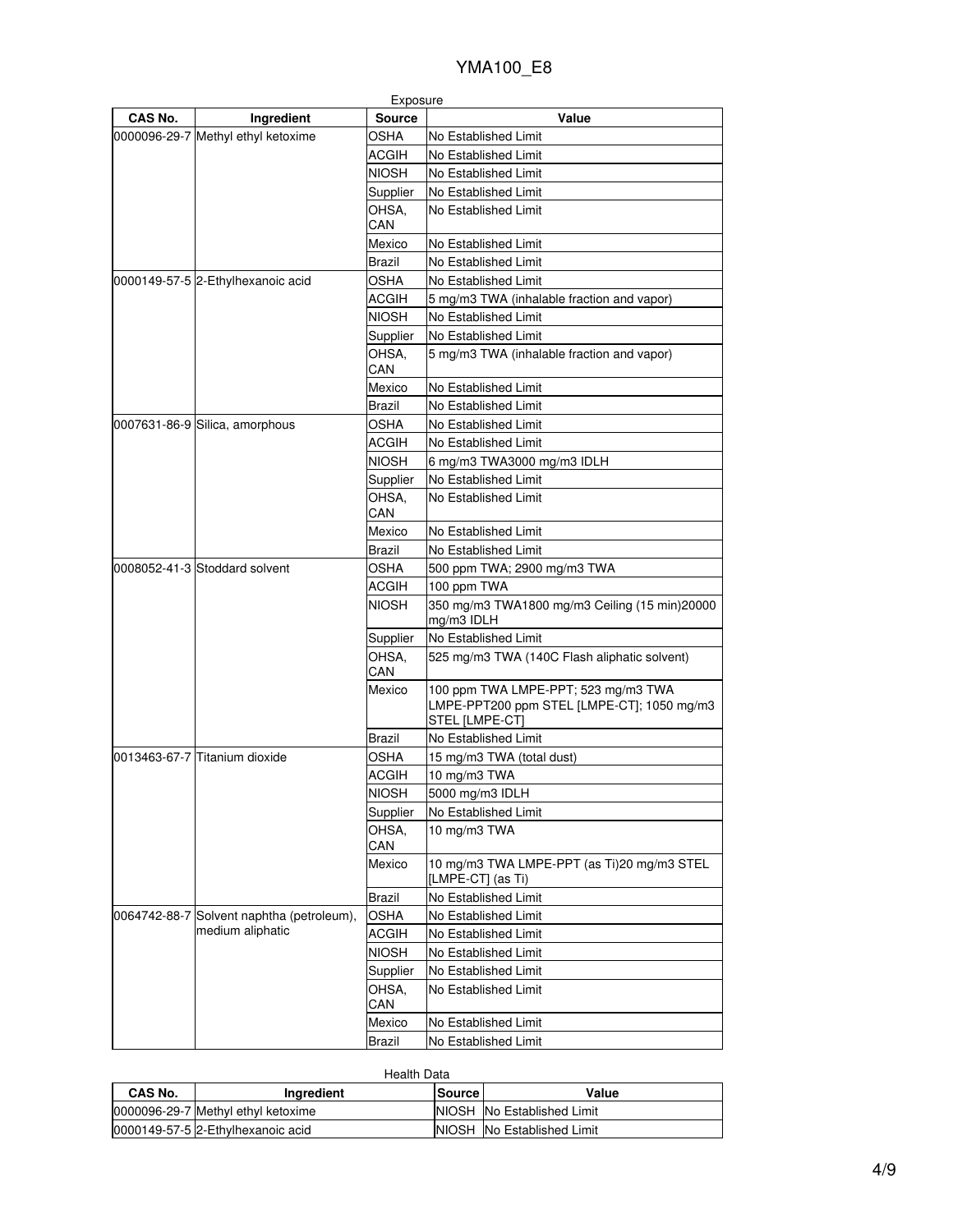| 0007631-86-9 Silica, amorphous                                | NIOSH No Established Limit        |
|---------------------------------------------------------------|-----------------------------------|
| 0008052-41-3 Stoddard solvent                                 | NIOSH Eye nose                    |
| 0013463-67-7 Titanium dioxide                                 | NIOSH Lung tumors in animals      |
| 0064742-88-7 Solvent naphtha (petroleum), medium<br>aliphatic | <b>NIOSH No Established Limit</b> |

| CAS No. | Carcinogen Data                    |               |                                                                        |  |  |  |
|---------|------------------------------------|---------------|------------------------------------------------------------------------|--|--|--|
|         | Ingredient                         | <b>Source</b> | Value                                                                  |  |  |  |
|         | 0000096-29-7 Methyl ethyl ketoxime | OSHA          | Select Carcinogen: No                                                  |  |  |  |
|         |                                    | <b>NTP</b>    | Known: No: Suspected: No                                               |  |  |  |
|         |                                    | <b>IARC</b>   | Group 1: No; Group 2a: No; Group 2b: No; Group 3: No;<br>Group 4: No;  |  |  |  |
|         | 0000149-57-5 2-Ethylhexanoic acid  | OSHA          | Select Carcinogen: No                                                  |  |  |  |
|         |                                    | <b>NTP</b>    | Known: No; Suspected: No                                               |  |  |  |
|         |                                    | <b>IARC</b>   | Group 1: No; Group 2a: No; Group 2b: No; Group 3: No;<br>Group 4: No;  |  |  |  |
|         | 0007631-86-9 Silica, amorphous     | OSHA          | Select Carcinogen: No                                                  |  |  |  |
|         |                                    | NTP           | Known: No; Suspected: No                                               |  |  |  |
|         |                                    | <b>IARC</b>   | Group 1: No; Group 2a: No; Group 2b: No; Group 3: Yes;<br>Group 4: No; |  |  |  |
|         | 0008052-41-3 Stoddard solvent      | OSHA          | Select Carcinogen: No                                                  |  |  |  |
|         |                                    | <b>NTP</b>    | Known: No; Suspected: No                                               |  |  |  |
|         |                                    | <b>IARC</b>   | Group 1: No; Group 2a: No; Group 2b: No; Group 3: No;<br>Group 4: No:  |  |  |  |
|         | 0013463-67-7 Titanium dioxide      | OSHA          | Select Carcinogen: Yes                                                 |  |  |  |
|         |                                    | NTP           | Known: No; Suspected: No                                               |  |  |  |
|         |                                    | <b>IARC</b>   | Group 1: No; Group 2a: No; Group 2b: Yes; Group 3: No;<br>Group 4: No; |  |  |  |
|         | 0064742-88-7 Solvent naphtha       | OSHA          | Select Carcinogen: No                                                  |  |  |  |
|         | (petroleum), medium                | <b>NTP</b>    | Known: No; Suspected: No                                               |  |  |  |
|         | aliphatic                          | <b>IARC</b>   | Group 1: No; Group 2a: No; Group 2b: No; Group 3: No;<br>Group 4: No:  |  |  |  |

### 8.2. Exposure controls

| Respiratory                 | Select equipment to provide protection from the ingredients listed in Section 3 of this<br>document. Ensure fresh air entry during application and drying. If you experience eye<br>watering, headache or dizziness or if air monitoring demonstrates dust, vapor, or mist<br>levels are above applicable limits, wear an appropriate, properly fitted respirator<br>(NIOSH approved) during and after application. Follow respirator manufacturer's<br>directions for respirator use. FOR USERS OF 3M RESPIRATORY PROTECTION<br>ONLY: For information and assistance on 3M occupational health and safety<br>products, call OH&ESD Technical Service toll free in U.S.A. 1-800-243-4630, in<br>Canada call 1-800-267-4414. Please do not contact these numbers regarding other<br>manufacturer's respiratory protection products. 3M does not endorse the accuracy of<br>the information contained in this Material Safety Data Sheet. |
|-----------------------------|-----------------------------------------------------------------------------------------------------------------------------------------------------------------------------------------------------------------------------------------------------------------------------------------------------------------------------------------------------------------------------------------------------------------------------------------------------------------------------------------------------------------------------------------------------------------------------------------------------------------------------------------------------------------------------------------------------------------------------------------------------------------------------------------------------------------------------------------------------------------------------------------------------------------------------------------|
| Eyes                        | Avoid contact with eyes. Protective equipment should be selected to provide<br>protection from exposure to the chemicals listed in Section 3 of this document.<br>Depending on the site-specific conditions of use, safety glasses, chemical goggles,<br>and/or head and face protection may be required to prevent contact. The equipment<br>must be thoroughly cleaned, or discarded after each use.                                                                                                                                                                                                                                                                                                                                                                                                                                                                                                                                  |
| Skin                        | Protective equipment should be selected to provide protection from exposure to the<br>chemicals listed in Section 3 of this document. Depending on the site-specific<br>conditions of use, protective gloves, apron, boots, head and face protection may be<br>required to prevent contact. The equipment must be thoroughly cleaned, or discarded<br>after each use.                                                                                                                                                                                                                                                                                                                                                                                                                                                                                                                                                                   |
| <b>Engineering Controls</b> | Depending on the site-specific conditions of use, provide adequate ventilation.                                                                                                                                                                                                                                                                                                                                                                                                                                                                                                                                                                                                                                                                                                                                                                                                                                                         |
| <b>Other Work Practices</b> | Emergency eye wash fountains and safety showers should be available in the<br>immediate vicinity of any potential exposure. Use good personal hygiene practices.<br>Wash hands before eating, drinking, using toilet facilities, etc. Promptly remove soiled<br>clothing and wash clothing thoroughly before reuse. Shower after work using plenty of<br>soap and water.                                                                                                                                                                                                                                                                                                                                                                                                                                                                                                                                                                |
|                             | 9. Physical and chemical properties                                                                                                                                                                                                                                                                                                                                                                                                                                                                                                                                                                                                                                                                                                                                                                                                                                                                                                     |

9. Physical and chemical properties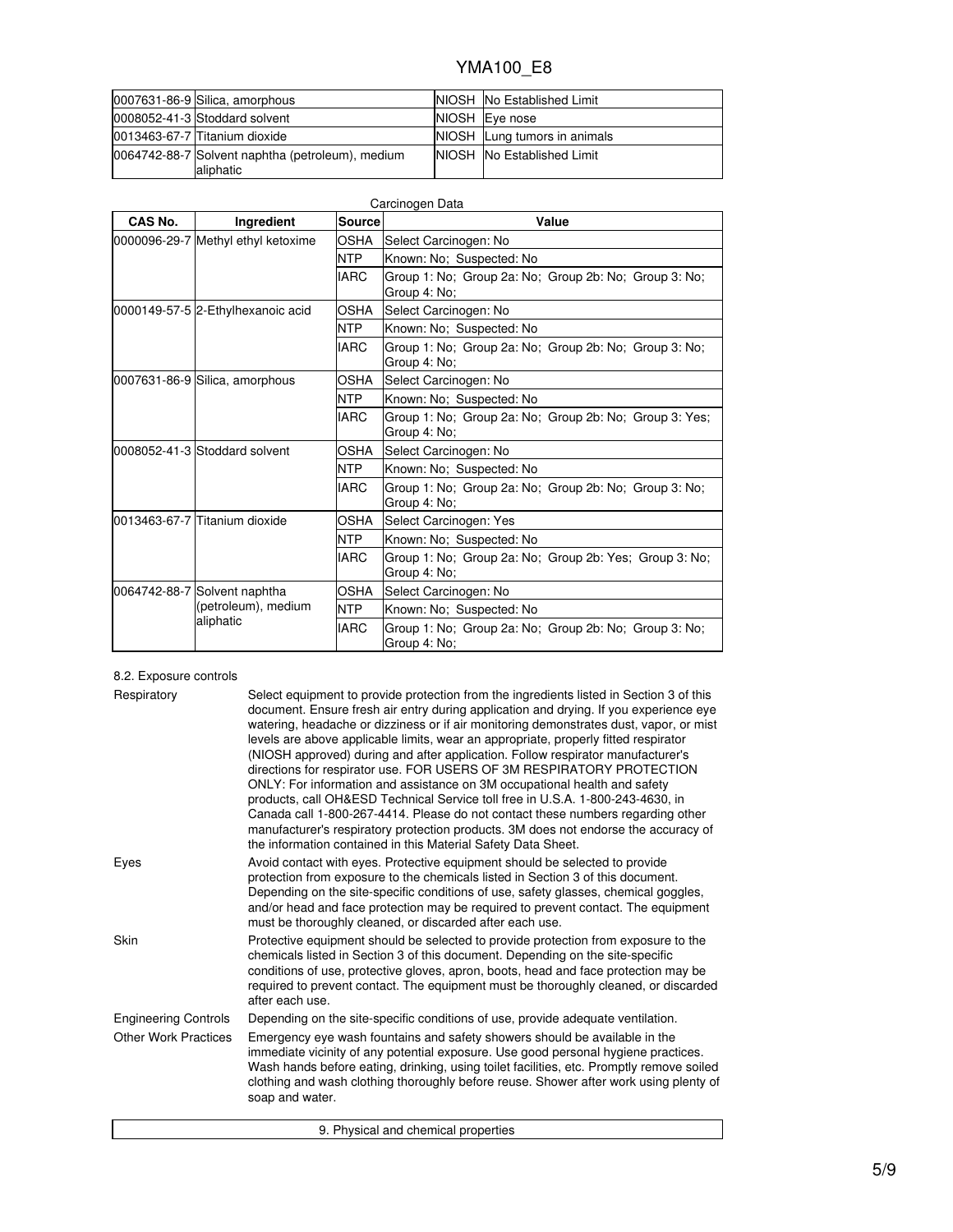| Appearance                                                              | Grey Liquid                                                                   |
|-------------------------------------------------------------------------|-------------------------------------------------------------------------------|
| Odour threshold                                                         | Not Measured                                                                  |
| рH                                                                      | No Established Limit                                                          |
| Melting point / freezing point                                          | Not Measured                                                                  |
| Initial boiling point and boiling range                                 | 165 (C) 329 (F)                                                               |
| <b>Flash Point</b>                                                      | 41 (C) 105 (F)                                                                |
| Evaporation rate (Ether = 1)                                            | Not Measured                                                                  |
| Flammability (solid, gas)                                               | Not Applicable                                                                |
| Upper/lower flammability or explosive limits Lower Explosive Limit: 1.7 |                                                                               |
|                                                                         | Upper Explosive Limit: No Established Limit                                   |
| vapor pressure (Pa)                                                     | Not Measured                                                                  |
| Vapor Density                                                           | Heavier than air                                                              |
| <b>Specific Gravity</b>                                                 | 1.05                                                                          |
| Partition coefficient n-octanol/water (Log<br>Kow)                      | Not Measured                                                                  |
| Auto-ignition temperature                                               | Not Measured                                                                  |
| Decomposition temperature                                               | Not Measured                                                                  |
| Viscosity (cSt)                                                         | No Established Limit                                                          |
| VOC %                                                                   | Refer to the Technical Data Sheet or label where information is<br>available. |

9.2. Other information

No further information

10. Stability and reactivity

10.1. Reactivity

No data available 10.2. Chemical stability This product is stable and hazardous polymerization will not occur. Not sensitive to mechanical impact. Excessive heat and fumes generation can occur if improperly handled. 10.3. Possibility of hazardous reactions No data available 10.4. Conditions to avoid No data available 10.5. Incompatible materials Strong oxidizing agents. 10.6. Hazardous decomposition products May produce hazardous fumes when heated to decomposition as in welding. Fumes may produce Carbon Dioxide and Carbon Monoxide.

11. Toxicological information

Acute toxicity

NOTICE: Reports have associated repeated and prolonged occupational overexposure to solvents with permanent brain and nervous system damage. Intentional misuse by deliberately concentrating and inhaling the contents may be harmful or fatal.

| Ingredient                                                      | Oral LD50,<br>mg/kg                | Skin LD50,<br>mg/kg                    | <b>Inhalation</b><br>Vapor LD50,<br>mq/L/4hr | Inhalation<br>Dust/Mist LD50,<br>mq/L/4hr |
|-----------------------------------------------------------------|------------------------------------|----------------------------------------|----------------------------------------------|-------------------------------------------|
| Stoddard solvent - (8052-41-3)                                  | No data<br>available               | No data<br>available                   | No data<br>available                         | No data available                         |
| Titanium dioxide - (13463-67-7)                                 | 10,000.00, Rat<br>- Category: NA   | 10,000.00,<br>Rabbit -<br>Category: NA | No data<br>available                         | 6.82. Rat -<br>Category: NA               |
| Solvent naphtha (petroleum), medium<br>aliphatic - (64742-88-7) | $6,000.00$ , Rat -<br>Category: NA | 3,000.00,<br>Rabbit -                  | No data<br>available                         | No data available                         |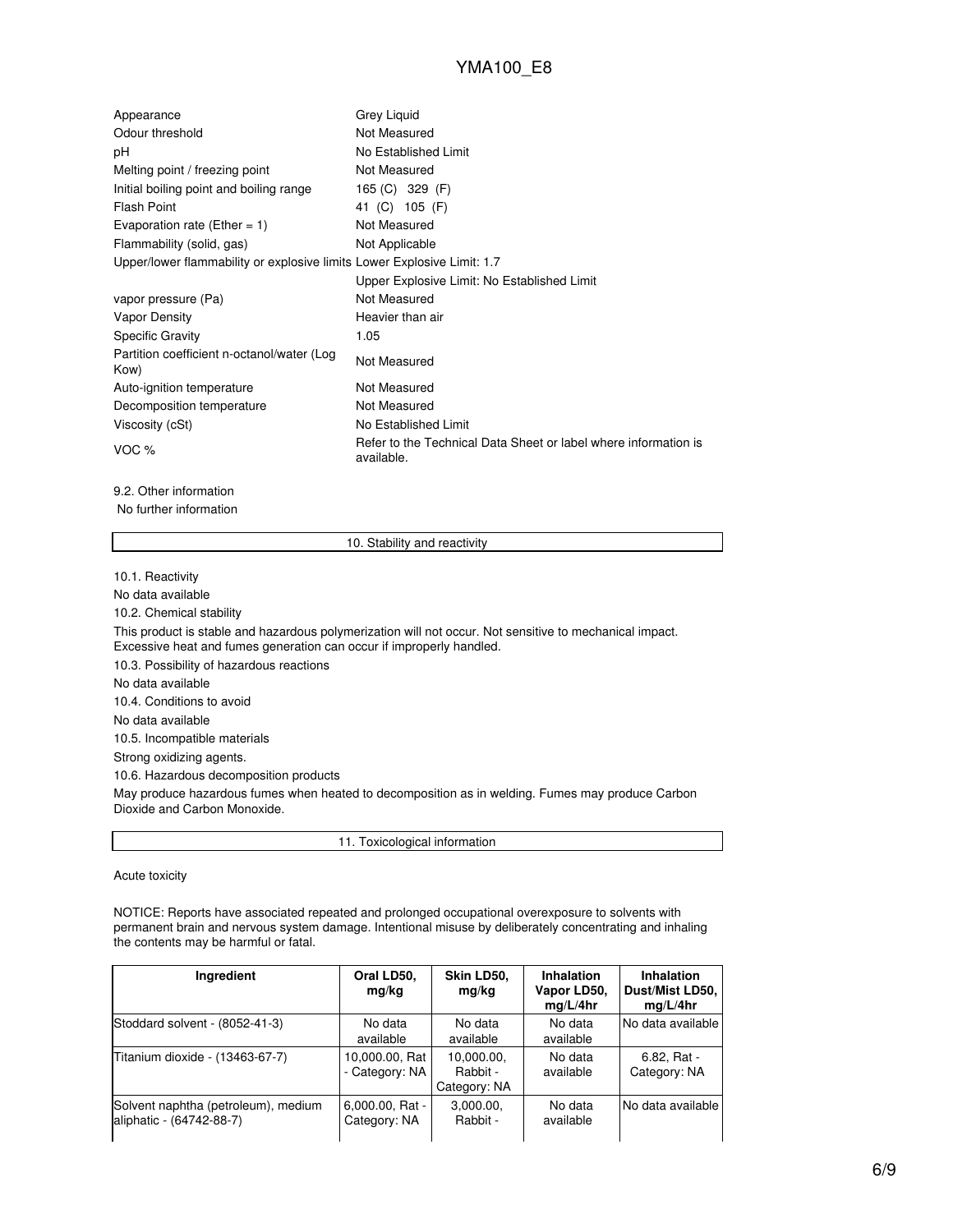|                                   |                                 | Category: 5                          |                             |                               |
|-----------------------------------|---------------------------------|--------------------------------------|-----------------------------|-------------------------------|
| Silica, amorphous - (7631-86-9)   | 5,110.00, Rat -<br>Category: NA |                                      | No data<br>available        | $0.139.$ Rat -<br>Category: 2 |
| 2-Ethylhexanoic acid - (149-57-5) | 3,000.00, Rat -<br>Category: 5  | 1,142.00,<br>Rabbit -<br>Category: 4 | No data<br>available        | No data available             |
| Methyl ethyl ketoxime - (96-29-7) | 930.00, Rat -<br>Category: 4    | 2,000.00,<br>Rabbit -<br>Category: 4 | 20.00, Rat -<br>Category: 4 | No data available             |

| Item                                                                        | Category              | Hazard         |
|-----------------------------------------------------------------------------|-----------------------|----------------|
| Acute Toxicity (mouth)                                                      | <b>Not Classified</b> | Not Applicable |
| Acute Toxicity (skin)                                                       | <b>Not Classified</b> | Not Applicable |
| Acute Toxicity (inhalation)                                                 | <b>Not Classified</b> | Not Applicable |
| Skin corrosion/irritation                                                   | <b>Not Classified</b> | Not Applicable |
| Eye damage/irritation                                                       | Not Classified        | Not Applicable |
| Sensitization (respiratory)                                                 | <b>Not Classified</b> | Not Applicable |
| Sensitization (skin)                                                        | <b>Not Classified</b> | Not Applicable |
| Germ toxicity                                                               | <b>Not Classified</b> | Not Applicable |
| Carcinogenicity                                                             | <b>Not Classified</b> | Not Applicable |
| <b>Reproductive Toxicity</b>                                                | <b>Not Classified</b> | Not Applicable |
| Specific target organ systemic toxicity Not Classified<br>(single exposure) |                       | Not Applicable |
| Specific target organ systemic<br>Toxicity (repeated exposure)              | Not Classified        | Not Applicable |
| <b>Aspiration hazard</b>                                                    | <b>Not Classified</b> | Not Applicable |

12. Ecological information

12.1. Toxicity

No additional information provided for this product. See Section 3 for chemical specific data.

### Aquatic Ecotoxicity

| Ingredient                                                         | 96 hr LC50 fish,               | 48 hr EC50 crustacea,    | ErC50 algae,                                 |
|--------------------------------------------------------------------|--------------------------------|--------------------------|----------------------------------------------|
|                                                                    | mq/l                           | mg/l                     | mg/l                                         |
| Stoddard solvent -<br>$(8052 - 41 - 3)$                            | Not Available                  | Not Available            | Not Available                                |
| Titanium dioxide -                                                 | 1,000.00, Fundulus             | 5.50, Daphnia magna      | 5.83 (72 hr), Pseudokirchneriella            |
| $(13463 - 67 - 7)$                                                 | heteroclitus                   |                          | subcapitata                                  |
| Solvent naphtha<br>(petroleum), medium<br>aliphatic - (64742-88-7) | 800.00, Pimephales<br>promelas | 100.00, Daphnia<br>magna | 450.00 (96 hr), Selenastrum<br>capricornutum |
| Silica, amorphous -                                                | 10,000.00, Danio               | 10,000.00, Daphnia       | 10,000.00 (72 hr), Scenedesmus               |
| $(7631 - 86 - 9)$                                                  | rerio                          | magna                    | subspicatus                                  |
| 2-Ethylhexanoic acid -                                             | 180.00, Salmo                  | 85.40, Daphnia           | 41.00 (96 hr), Scenedesmus                   |
| $(149-57-5)$                                                       | gairdneri                      | magna                    | subspicatus                                  |
| Methyl ethyl ketoxime -                                            | 320.00, Leuciscus              | 500.00, Daphnia          | 83.00 (72 hr), Scenedesmus                   |
| $(96-29-7)$                                                        | idus                           | magna                    | subspicatus                                  |

12.2. Persistence and degradability

No data available

12.3. Bioaccumulative potential

Not Measured

12.4. Mobility in soil

No data available

12.5. Results of PBT and vPvB assessment

This product contains no PBT/vPvB chemicals.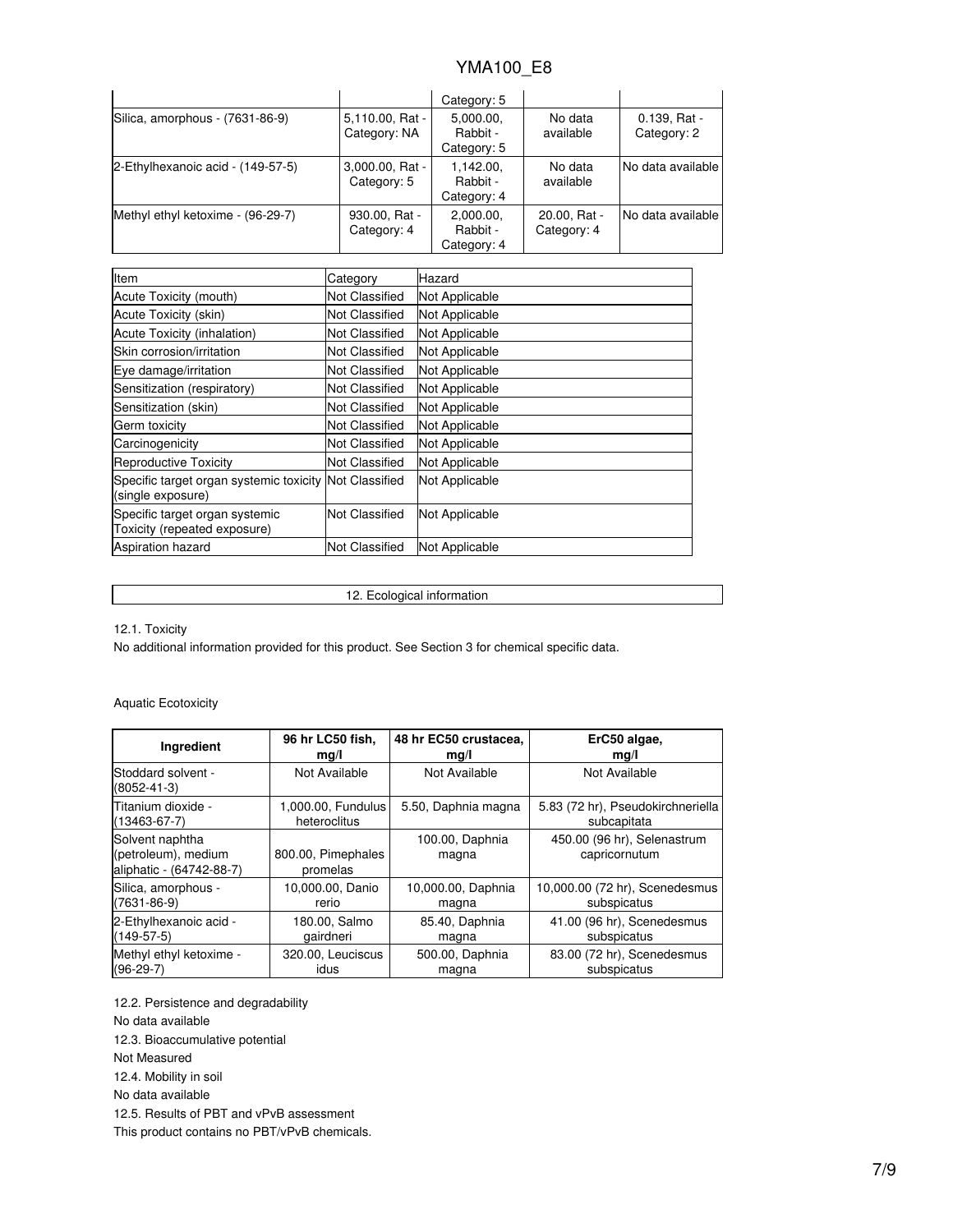12.6. Other adverse effects No data available

### 13. Disposal considerations

### 13.1. Waste treatment methods

Do not allow spills to enter drains or watercourses.

Dispose of in accordance with local, state and federal regulations. (Also reference RCRA information in Section 15 if listed).

| 14. Transport information                                                                                                                               |                                              |                            |                                                                                                                                                                                                                                                                     |                                       |  |
|---------------------------------------------------------------------------------------------------------------------------------------------------------|----------------------------------------------|----------------------------|---------------------------------------------------------------------------------------------------------------------------------------------------------------------------------------------------------------------------------------------------------------------|---------------------------------------|--|
|                                                                                                                                                         |                                              |                            |                                                                                                                                                                                                                                                                     |                                       |  |
| 14.1. UN number                                                                                                                                         |                                              | UN 1263                    |                                                                                                                                                                                                                                                                     |                                       |  |
| 14.2. UN proper shipping name                                                                                                                           |                                              | Paint                      |                                                                                                                                                                                                                                                                     |                                       |  |
| 14.3. Transport hazard class(es)                                                                                                                        |                                              |                            |                                                                                                                                                                                                                                                                     |                                       |  |
| DOT (Domestic Surface Transportation)                                                                                                                   |                                              |                            | IMO / IMDG (Ocean Transportation)                                                                                                                                                                                                                                   |                                       |  |
| DOT Proper Shipping CONSUMER<br>Name                                                                                                                    | COMMODITY,<br>ORM-D                          |                            | <b>IMDG Proper</b><br><b>Shipping Name</b>                                                                                                                                                                                                                          | Paint                                 |  |
| <b>DOT Hazard Class</b>                                                                                                                                 | Not Regulated                                |                            | <b>IMDG Hazard Class</b><br>Sub Class                                                                                                                                                                                                                               | Flammable Liquid, 3<br>Not applicable |  |
| UN / NA Number                                                                                                                                          | UN 1263                                      |                            |                                                                                                                                                                                                                                                                     |                                       |  |
| <b>DOT Packing Group</b>                                                                                                                                | Not Regulated                                |                            | <b>IMDG Packing Group</b>                                                                                                                                                                                                                                           | Ш                                     |  |
| CERCLA/DOT RQ                                                                                                                                           | Not Applicable gal. /<br>Not Applicable lbs. |                            | <b>System Reference</b><br>Code                                                                                                                                                                                                                                     | 181                                   |  |
| 14.4. Packing group<br>14.5. Environmental hazards<br><b>IMDG</b><br>Marine Pollutant: No                                                               | Ш                                            |                            |                                                                                                                                                                                                                                                                     |                                       |  |
| 14.6. Special precautions for user<br>Not Applicable<br>14.7. Transport in bulk according to Annex II of MARPOL73/78 and the IBC Code<br>Not Applicable |                                              |                            |                                                                                                                                                                                                                                                                     |                                       |  |
|                                                                                                                                                         |                                              | 15. Regulatory information |                                                                                                                                                                                                                                                                     |                                       |  |
| <b>Regulatory Overview</b>                                                                                                                              | Inventory.                                   |                            | The regulatory data in Section 15 is not intended to be all-inclusive, only selected<br>regulations are represented. All ingredients of this product are listed on the TSCA<br>(Toxic Substance Control Act) Inventory or are not required to be listed on the TSCA |                                       |  |
| <b>WHMIS Classification</b><br>B <sub>3</sub>                                                                                                           |                                              |                            |                                                                                                                                                                                                                                                                     |                                       |  |
| DOT Marine Pollutants (10%):<br>(No Product Ingredients Listed)                                                                                         |                                              |                            |                                                                                                                                                                                                                                                                     |                                       |  |
| DOT Severe Marine Pollutants (1%):<br>(No Product Ingredients Listed)                                                                                   |                                              |                            |                                                                                                                                                                                                                                                                     |                                       |  |
| EPCRA 311/312 Chemicals and RQs (>.1%):<br>(No Product Ingredients Listed)                                                                              |                                              |                            |                                                                                                                                                                                                                                                                     |                                       |  |
| EPCRA 302 Extremely Hazardous (>.1%) :<br>(No Product Ingredients Listed)                                                                               |                                              |                            |                                                                                                                                                                                                                                                                     |                                       |  |
| EPCRA 313 Toxic Chemicals (>.1%) :<br>(No Product Ingredients Listed)                                                                                   |                                              |                            |                                                                                                                                                                                                                                                                     |                                       |  |
| Mass RTK Substances (>1%):                                                                                                                              |                                              |                            |                                                                                                                                                                                                                                                                     |                                       |  |
| Silica, amorphous                                                                                                                                       |                                              |                            |                                                                                                                                                                                                                                                                     |                                       |  |
| Stoddard solvent                                                                                                                                        |                                              |                            |                                                                                                                                                                                                                                                                     |                                       |  |
| Titanium dioxide                                                                                                                                        |                                              |                            |                                                                                                                                                                                                                                                                     |                                       |  |